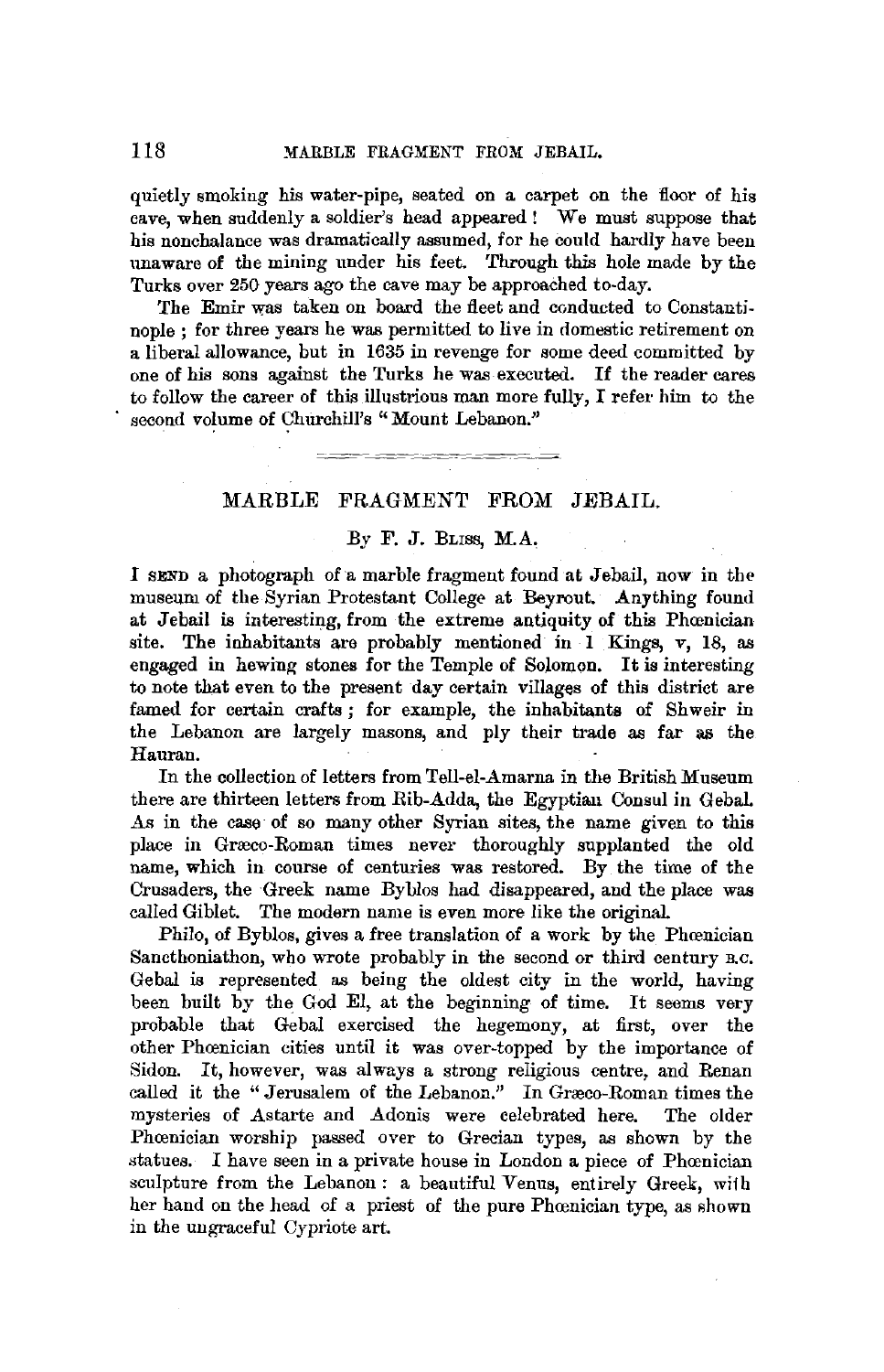## MARBLE FRAGMENT FROM JEBAIL. 119

The fragment under consideration in this note seems to belong to the transition period. It seems to be part of a pillar. First there is a plinth 3 inches high, 18 inches long in front, and 12 inches at the side. On this there rises a plain pedestal, set back one-half an inch from the edge of the plinth (which is chamfered), 5½ inches high, and 8 inches across the front. Standing on the plinth at the sides of this pedestal are two bulls ; they are fairly well executed, one fore foot is advanced, the heads are gone, but it is clear that the bulls were not winged; they



MARBLE FRAGMENT FROM JEBAIL.

measure 10 inches from the plinth to the top of their backs, hence they rise above the plain pedestal. From the pedestal rises the pillar, which appears to have been carved as a female statue ; the lower part consists of drapery from under which appear the toes of two feet, placed close together. The ten toes are excellently carved, and are not at all stiff. Above the few inches of drapery the pillar is divided into panels by bands at right angles, the panels in front being much broader thau the